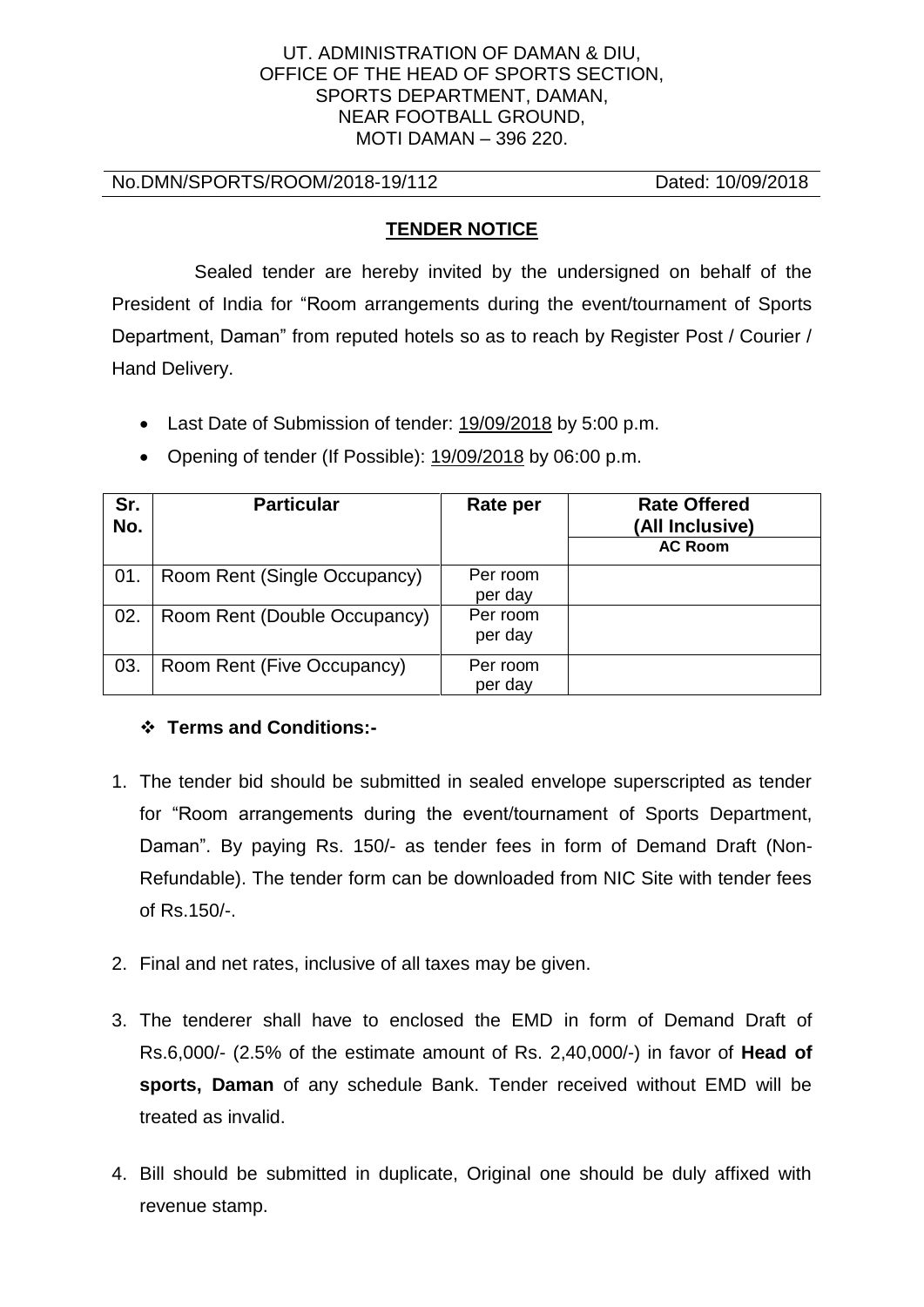- 5. The hotel should be registered with appropriate authorities and have license for the same.
- 6. The bidder must ensure all the facilities of the hotels to be provided to the individual. The bidder must ensure quality service in the hotel. The guest must feel comfortable and any complaint must be address on war footing.
- 7. The bidder should not have been blacklisted by any Semi Govt./State Government agency in the past years.
- 8. The bidder shall not quote absurd rates or make corrections/ over writings in the tender.
- 9. Any tenders found containing any corrections/ over writings shall be liable to be rejected as such.
- 10.Copy of the GST Registration, Pan Card and Income Tax Return (Last three years) should be attached to tender.
- 11.The bidder shall have to submit the name of Bank, Name of branch with the address, A/c No. and MICR No., IFSC Code.
- 12.The right to accept or reject all or any tender without assigning any reasons thereof are reserved by the undersigned.

Sd/- Head of Sports Daman.

I / we hereby accept this terms and conditions mentioned in tender.

## **(Seal & Signature of Bidder/Hotel Authority)**

Copy to:

- 1. The NIC, Daman with request to upload in website.
- 2. Notice Board of Publicity.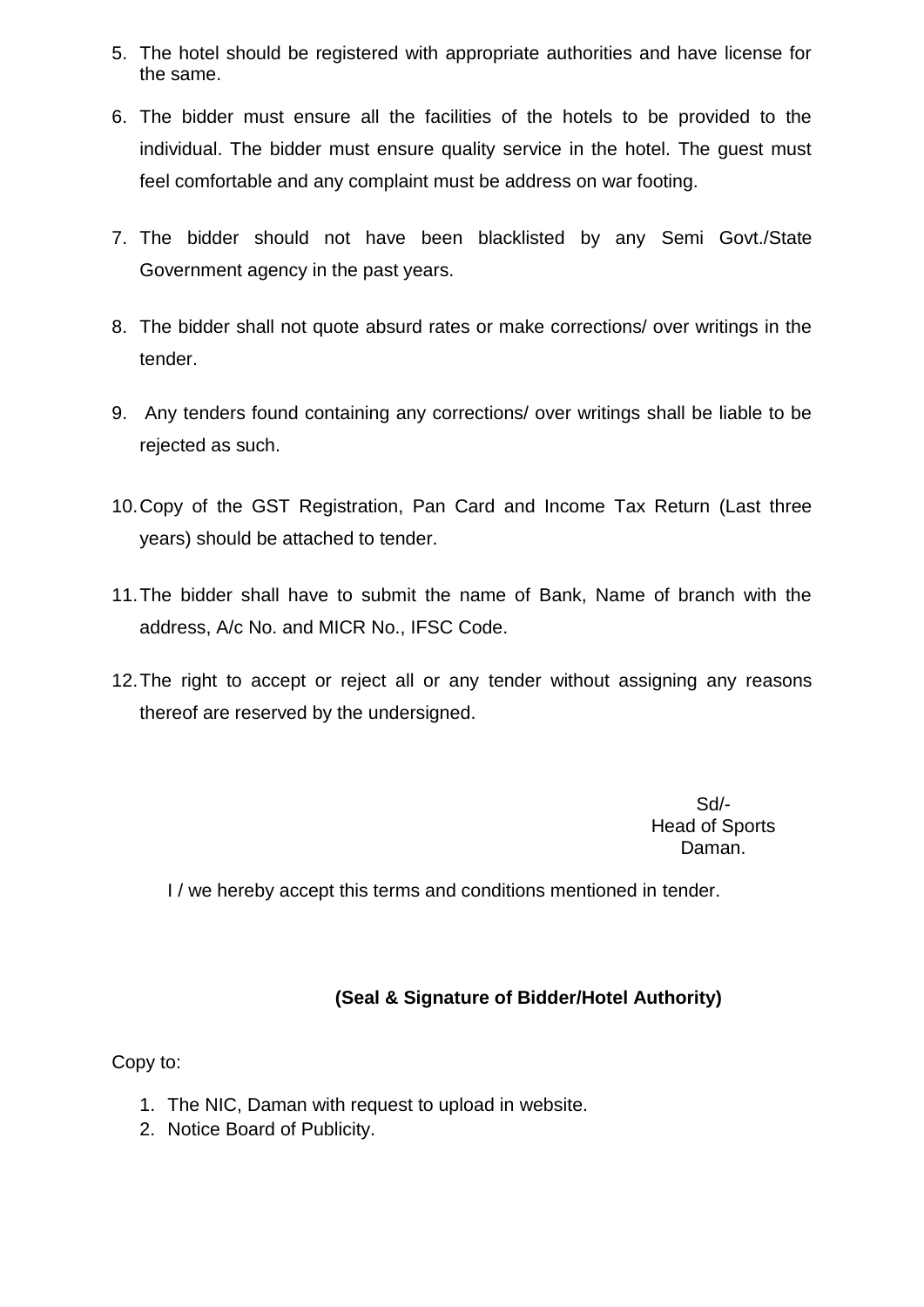### UT. ADMINISTRATION OF DAMAN & DIU, OFFICE OF THE HEAD OF SPORTS SECTION, SPORTS DEPARTMENT, DAMAN, NEAR FOOTBALL GROUND, MOTI DAMAN – 396 220.

# **\*\* Room arrangements during the event/tournament of Sports Department, Daman".**

No.DMN/SPORTS/ROOM/2018-19/112 Dated: 10/09/2018

| Sr.<br>No.     | <b>Details</b>                                | (to be filled by the Hotel)<br>Mention your option and<br>information |
|----------------|-----------------------------------------------|-----------------------------------------------------------------------|
| 1 <sub>1</sub> | Name of the Hotel                             |                                                                       |
| 2.             | Proprietor/Ownership of the Hotel             |                                                                       |
| 3.             | Address & details of the contact person       |                                                                       |
| 4.             | Star rating/Category of the Hotel             |                                                                       |
| 5.             | Number of years of operation in Daman         |                                                                       |
| 6.             | Total number of rooms available in your Hotel |                                                                       |
| 7.             | Availability of 80 rooms                      | Yes/No                                                                |
| 8.             | <b>Availability of Dinner Hall</b>            | Yes/No                                                                |

## **Hotel Details**

**SIGNATURE OF THE TENDERER\_\_\_\_\_\_\_\_\_\_\_\_\_\_\_\_\_ With Seal & Name: \_\_\_\_\_\_\_\_\_\_\_\_\_\_\_\_\_\_\_\_\_\_\_\_\_\_\_\_\_\_\_\_\_\_\_\_\_\_\_**